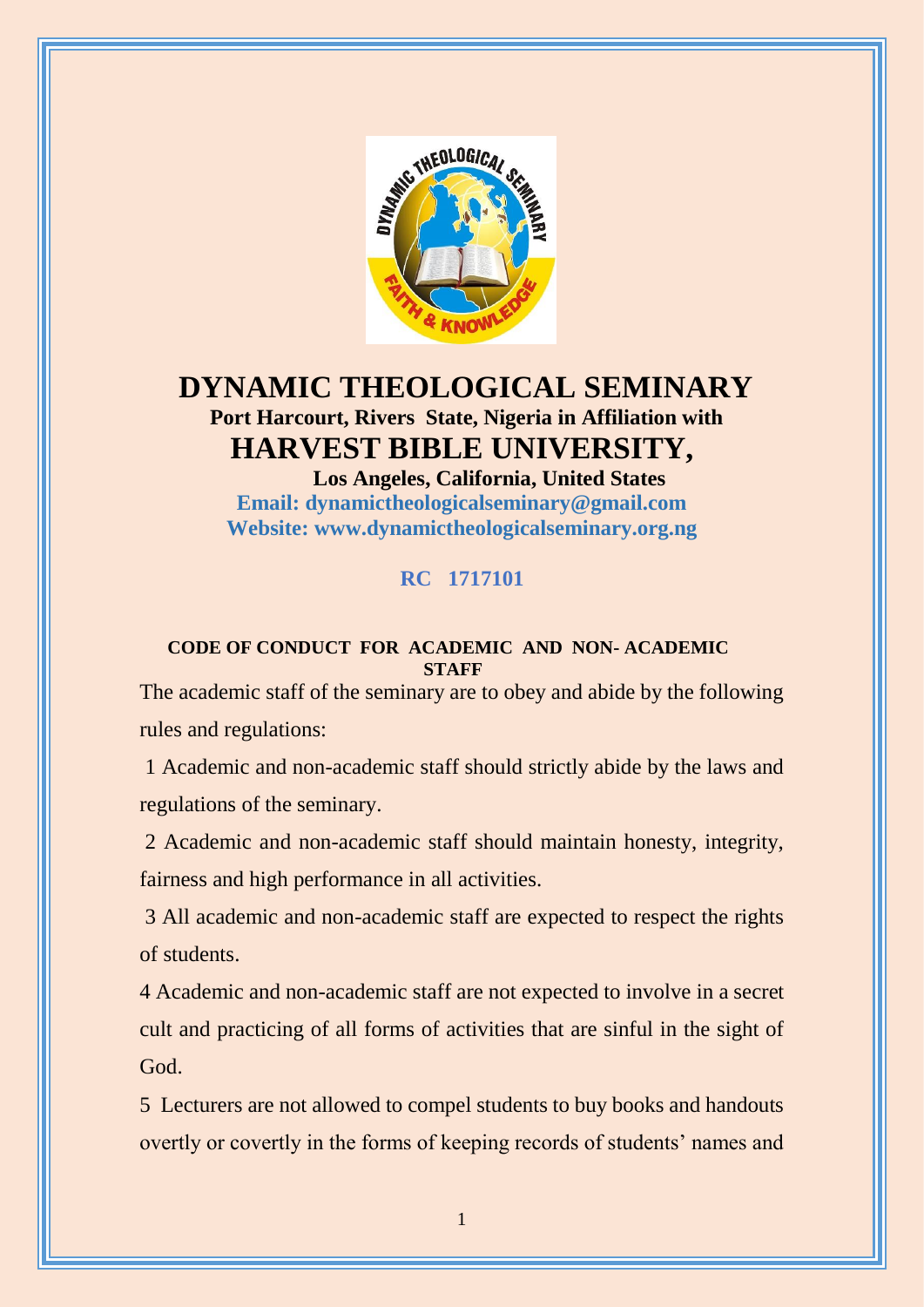registration numbers, attachment of assignments to books and withholding of grades or results of assignments, tests and examinations.

6 Lecturers are not allowed to write projects and assignments for students in exchange for gratification or collude with students in examination misconduct.

7 Academic and non-academic staff should avoid all forms of illicit sex like fornication, adultery and homosexuality.

8 Academic and non-academic staff should avoid things capable of tarnishing the image of the seminary.

9 Lecturers should always deliver his or her lectures at scheduled times.

Contents of lectures should meet the standard set by the seminary.

10 Lecturers should always learn to keep himself or themselves abreast of development in his or her area of specialization.

11 Lecturers should not by any act allow students to have pre-knowledge of any examination question before the date of examination.

12 Lecturers should avoid all forms of plagiarism.

13 Lecturers should demonstrate a considerate commitment to the seminary service by attending an important meeting particularly school general meetings and the online or offline prayer programme of the school. 14 lecturers should avoid disclosing confidential documents or official information meant for lecturers to students.

15 Lecturers should not on any occasion use his or her lectures, teaching or speech to incite students against the seminary or his or her colleagues. If found guilty of breaching this code his or her appointment will be terminated.

16 All-female lecturers are not allowed to wear a short skirt or trousers within the school premises in the course of lecturing students.

8 All-female lecturers are not allowed to put on artificial fingers or eyelashes in the course of lecturing students.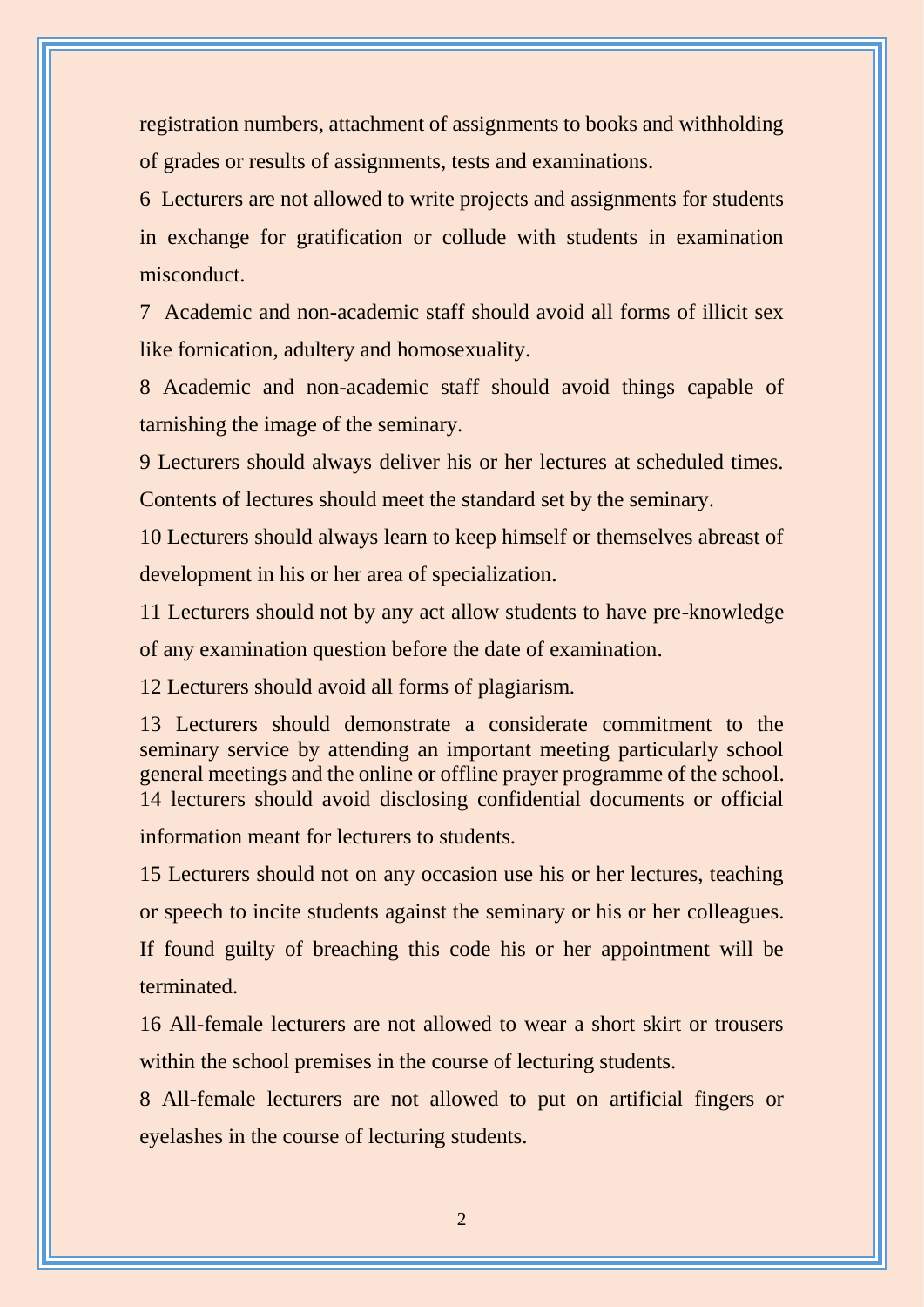9 All male lecturers are to dress corporately in either suit or packet shirt or native wears, not with jeans trouser in the course of lecturing students. Wearing of earing or platting of hair is not allow for all-male lecturers both within the school and outside the school.

### **IMPORTANT NOTICE**

1 Please forward your examination questions before September 5<sup>th</sup> 2021 to this email. [dynamictheologicalseminary@gmail.com.](mailto:dynamictheologicalseminary@gmail.com) It should be in PDF format. It is usually 3 questions to answer all questions or 5 questions to answer 3 questions.

2 The questions should be indirect in nature. For example peruse some of our questions;

#### **COURSE CODE & TITLE : CT/DM 802 ECCLESIOLOGY**

## **Answer All Questions Time: 3pm-6pm**

### **QUESTIONS**

1 As a good student of Ecclesiology, what do you think could be the reasons why various Bible Base Churches and non-Bible Base Churches are springing up in their numbers in many places of the world? 2 Highlight and explain various doctrines that are **inimical** to the growth of Bible Base Church and equally suggests reliable solutions on how to correct such doctrines?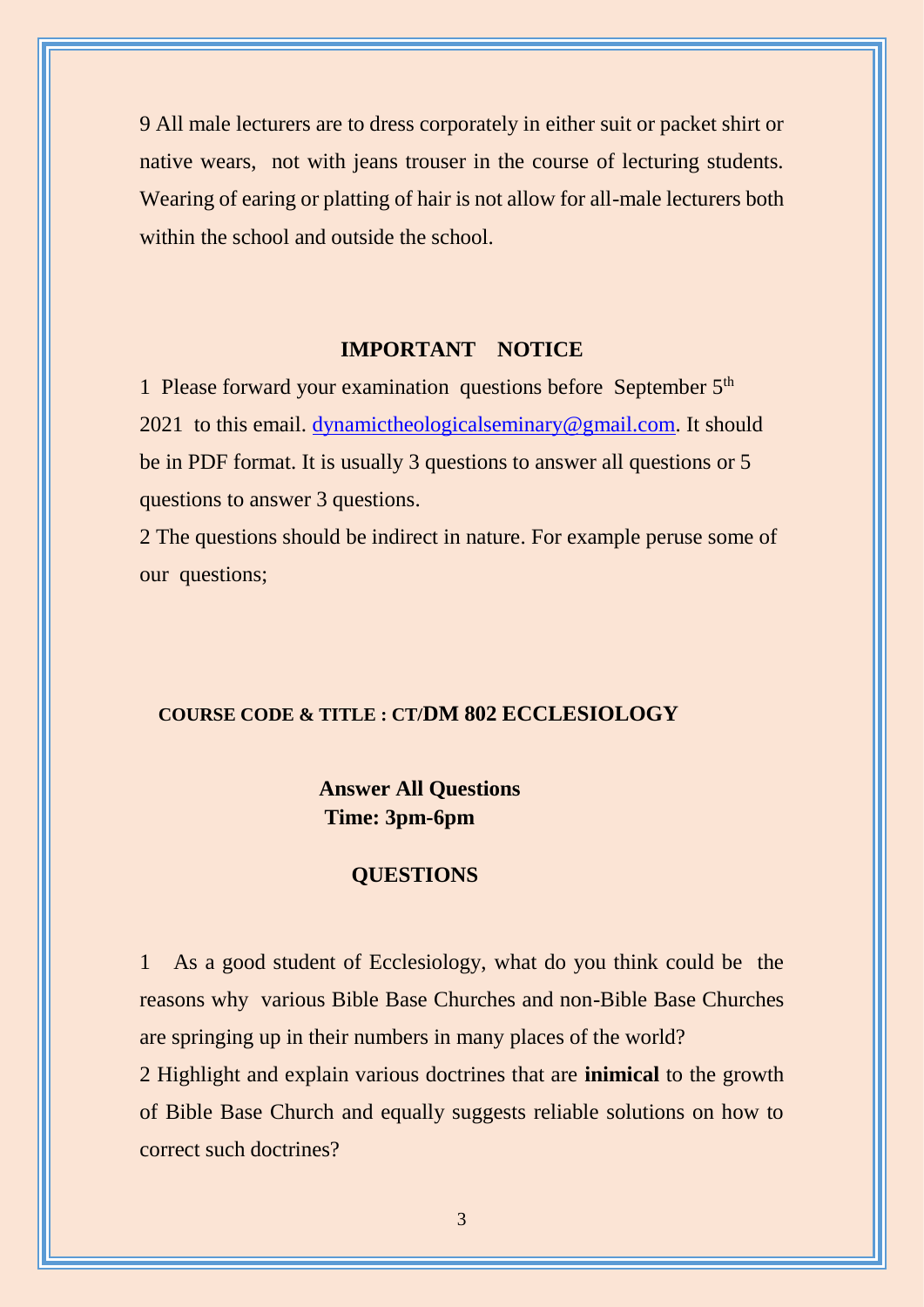# **DOCTORATE DEGREE PROGRAMMES FIRST SEMESTER EXAMINATION 2020/2021 SESSION**

#### **COURSE: CHURCH AND POLITICS**

**Answer All Questions**

#### **Time: 3pm-6pm**

1 "And it came to pass after this, that Absalom prepared him chariots and horses, and fifty men to run before him. 2 And Absalom rose up early, and stood beside the way of the gate: and it was so, that when any man that had a controversy came to the king for judgment, then Absalom called unto him, and said, Of what city art thou? And he said, Thy servant is of one of the tribes of Israel. 3 And Absalom said unto him, See, thy matters are good and right; but there is no man deputed of the king to hear thee. 4 Absalom said moreover, Oh that I were made judge in the land, that every man which hath any suit or cause might come unto me, and I would do him justice! 5 And it was so, that when any man came nigh to him to do him obeisance, he put forth his hand, and took him, and kissed him. 6 And on this manner did Absalom to all Israel that came to the king for judgment: so Absalom stole the hearts of the men of Israel." **2 Samuel 15:1-6** 

 From the above scriptures how can you advice two governorship candidates from different political parties, who are worshipping in your church, on the issue that concerns politics?

3 It is the school that usually conduct the examination. The students submit directly to the email of the lecturer or to the school email, based on instruction from the school Rector. The marking range last for one week after examination except otherwise. This is to avoid delay regarding students result.